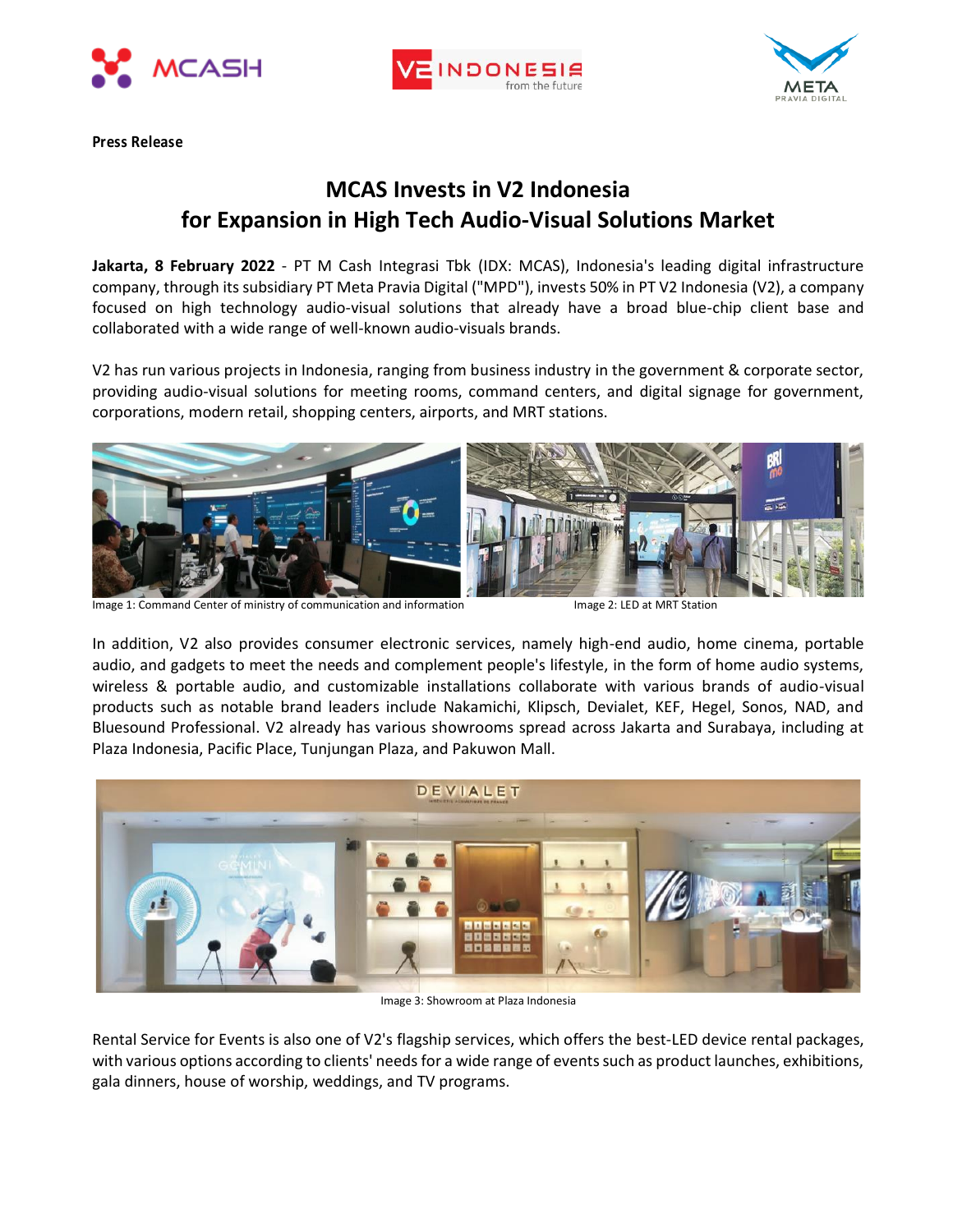







Image 4: OPPO F7 Launching Event **Image 5: Sunday Worship at Baywalk Mall Pluit** 

V2 has a broad customer base, ranging from retail modern retail to corporations in various sectors such as media (CNBC, Trans TV, Kompas TV), transportation (Soekarno-Hatta Airport, MRT Jakarta), automotive (IIMS booth of BMW, Nissan, Prestige, Wuling), finance (Bank Mandiri, BNI Syariah), commercial (Gandaria City Mall, Green Sedayu Mall, OPPO Stores), house of worship (JPCC Alam Sutera Church), and various other sectors. Supported by certified engineers and technicians to provide professional installation services, pre-sales, and post-sales support, this makes V2 an integrated solution provider in the leading premium audio-visual field in Indonesia.



Image 6: Nissan Booth at IIMS **Image 7: BMW Booth at IIMS** 

**Jahja Suryandy, Managing Director of M Cash Integrasi,** said, "We are delighted to be a part of the leading audio-visual company in Indonesia. Through this investment, we hope to access Indonesia's growing audio-visual market and synergize it within our digital ecosystem in the effort to continue building a massive and leading digital infrastructure in Indonesia."

"Various synergies will be carried out with V2, among others in the modern retail sector with huge numbers of modern retail networks that have been connected in the group, and also in the digital content & entertainment sector in the form of various commercial and marketing activities, and to prepare MCAS into the next new frontier of metaverse world in the very near future. We are very optimistic that through V2's wide range of expertises in high tech audio visual, MCAS can interconnect the ecosystems in its digital infrastructure in this new frontier." added **Jahja**

**Rudi Hidayat,** *Founder* **and CEO of V2 Indonesia,** said, "We are optimistic that the investment made by MCAS Group through Meta Pravia Digital will bring growth and progress to V2 Indonesia. We believe that MCAS Group's extensive business networks can accelerate our growth in the near future. Various collaborations will be carried out, both with existing V2 services and various new initiatives in the future, such as XR (extended reality), to enter the world of metaverse. This makes V2 a pioneering company in XR technology by becoming first XR studio in Indonesia."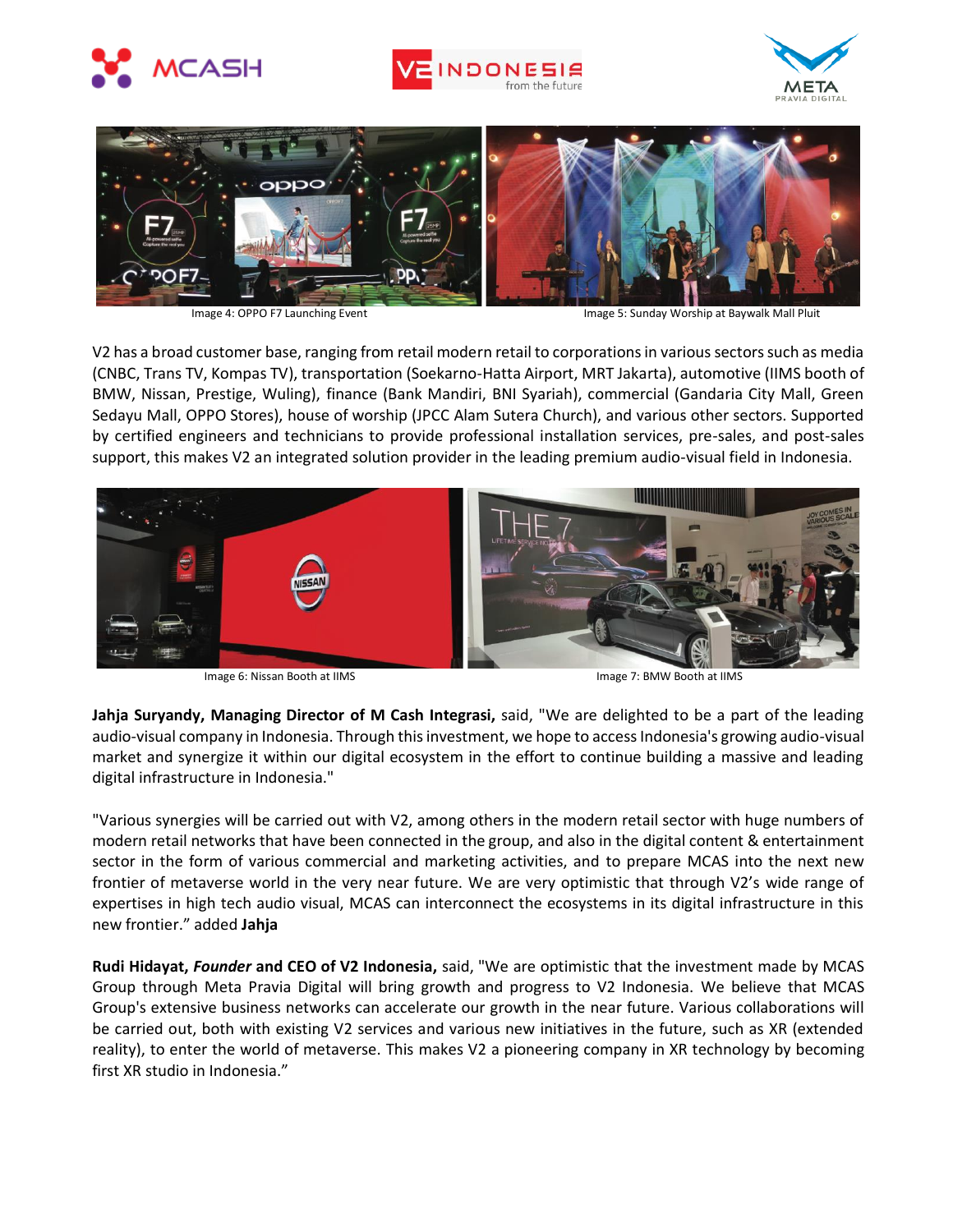





"The synergy of V2 Indonesia with the MCAS Group's ecosystem will also bring breakthroughs, especially AI (artificial intelligence) visual IT analysis technology in the government, companies to retail operations, and IoT smart apps that will be applied to support home automation," said **Rudi.**

"The change and development of the creative industry also encourage us to continue to develop creative content, which will support the digital signage industry, such as the first 3D digital signage in Indonesia that we are implementing in Sarinah, Jakarta. V2 Indonesia will also present an immersive venue called House of Future as a digital tech experience gallery (AR, VR, AI, XR) and technology center for all V2 Indonesia customers. We believe this partnership will add value to all parties, including MCAS Group, V2, our clients, and customers," added **Rudi**

- end -

### **About PT M Cash Integrasi Tbk (MCAS)**

PT M Cash Integrasi Tbk ("MCAS") is Indonesia's leading digital infrastructure company focused on providing digital solutions for its partners and lifestyle platform to simplify daily life and assist Indonesians in transforming, from conventional lifestyle to digital lifestyle. MCAS uses an integrated business model to maximize value through its O2O (Online to Offline) platform, applications, and sustainable IoT with cutting-edge technology to enhance business partners and provide convenience for users. For more information, visit https://www.mcash.id/

For more information, please contact: **Director of MCAS Rachel Stephanie M S** E: [rachel.stephanie@mcash.id](mailto:rachel.stephanie@mcash.id)

### **About PT V2 Indonesia (V2)**

Established in 1992, V2 Indonesia is a pioneer digital tech company. We specialized in Audio-Visual industry to provide all types of installation projects across Indonesia, including Business Industrial (Government and Private Company Sectors), Media and Communication, Consumer Electronics (Lifestyle and Audiophile), and Rental Events. V2 has qualified full-time service engineers, certified technical support catering to professional installations, presales and post-sales technical services. Through the collaboration with diverse brands in every market, we set the benchmark in sourcing, supplying and supporting the best solutions to benefit your needs. https://v2indonesia.com

For more information, please contact: **GM Marketing Communication of V2 Nandyan Banyu Biru** E : nandy@v2indonesia.com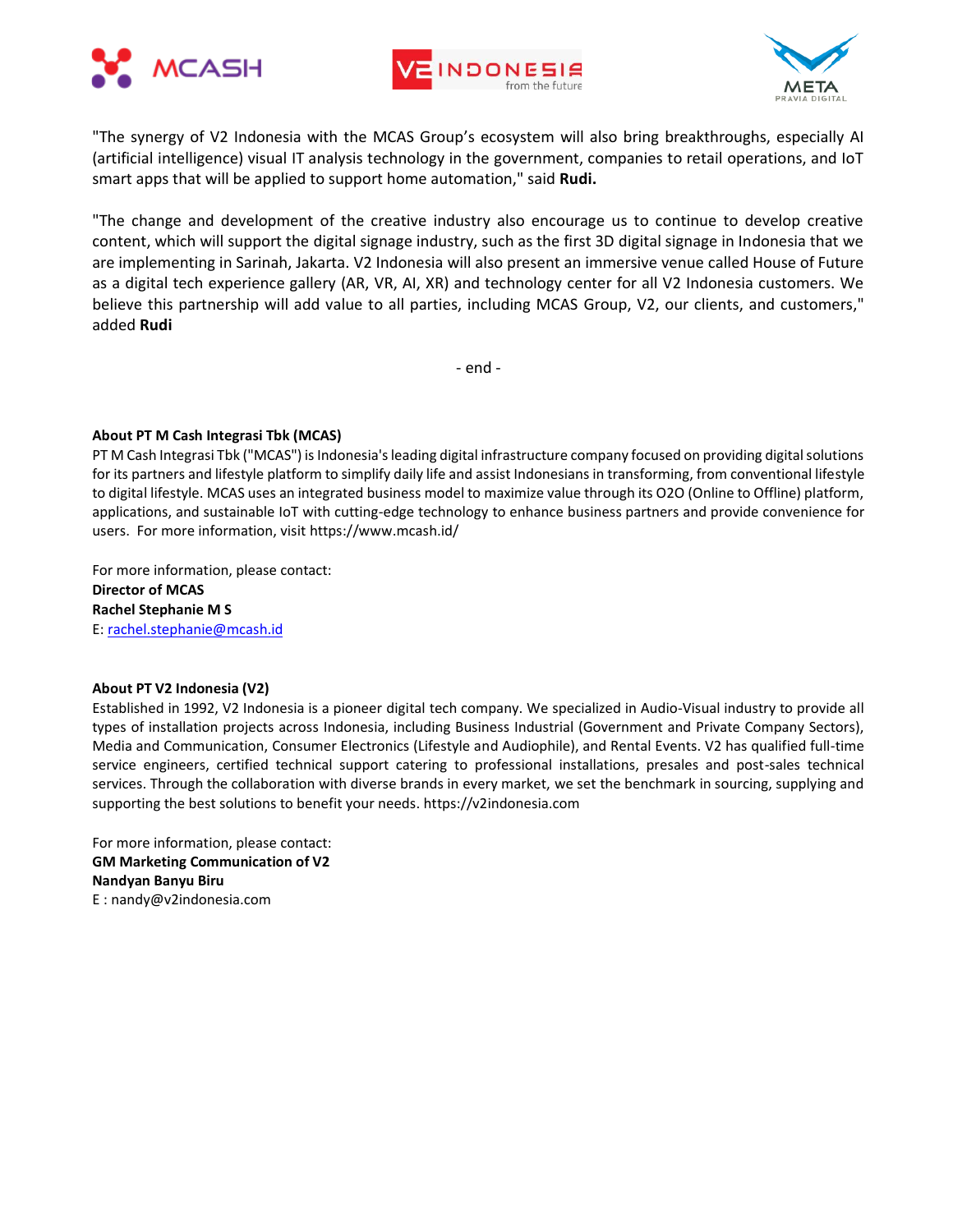





**Siaran Pers**

# **MCAS Berinvestasi di V2 Indonesia untuk Ekspansi di Pasar Solusi Audio-Visual Berteknologi Tinggi**

**Jakarta, 8 Februari 2022** - PT M Cash Integrasi Tbk (IDX: MCAS), perusahaan infratruktur digital terdepan di Indonesia, melalui anak usahanya PT Meta Pravia Digital ("MPD"), berinvestasi sebesar 50% di PT V2 Indonesia (V2), Perusahaan yang berfokus pada solusi audio-visual berteknologi tinggi, yang telah memiliki basis klien bluechip yang luas dan berkolaborasi dengan berbagai merk *audio-visual* ternama.

Saat ini V2 telah menjalankan berbagai proyek di Indonesia mulai dari *business industrial* di sektor pemerintahan & korporasi dalam bentuk penyediaan solusi audio-visual untuk ruang rapat, *command center* dan *digital signage* untuk pemerintahan, korporasi, modern retail, pusat perbelanjaan, bandara dan stasiun MRT.



Gambar 1: Command Center di Kemenkominfo Gambar 2: LED di Stasiun MRT

Disamping itu V2 juga menyediakan layanan *consumer electronic* yaitu *audio high-end*, bioskop rumah, portabel audio dan *gadget* untuk memenuhi kebutuhan dan melengkapi gaya hidup masyarakat, dalam bentuk *home audio system, wireless & portable audio* serta instalasi yang dapat di kustomisasi, berkolaborasi dengan berbagai merek produk audio-visual terkemuka, antara lain Nakamichi, Klipsch, Devialet, KEF, Hegel, Sonos, NAD, dan Bluesound Professional. V2 telah memiliki berbagai *show room* yang tersebar di Jakarta dan Surabaya, termasuk di Plaza Indonesia, Pacific Place, Tunjungan Plaza dan Pakuwon Mall.



Gambar 3: Show Room at Plaza Indonesia

Layanan Rental juga merupakan salah satu layanan unggulan V2, yang menawarkan paket penyewaan perangkat LED terbaik, dengan berbagai opsi sesuai dengan kebutuhan klien, baik untuk berbagai acara seperti peluncuran produk, pameran, gala dinner, rumah ibadah, pernikahan, maupun program TV.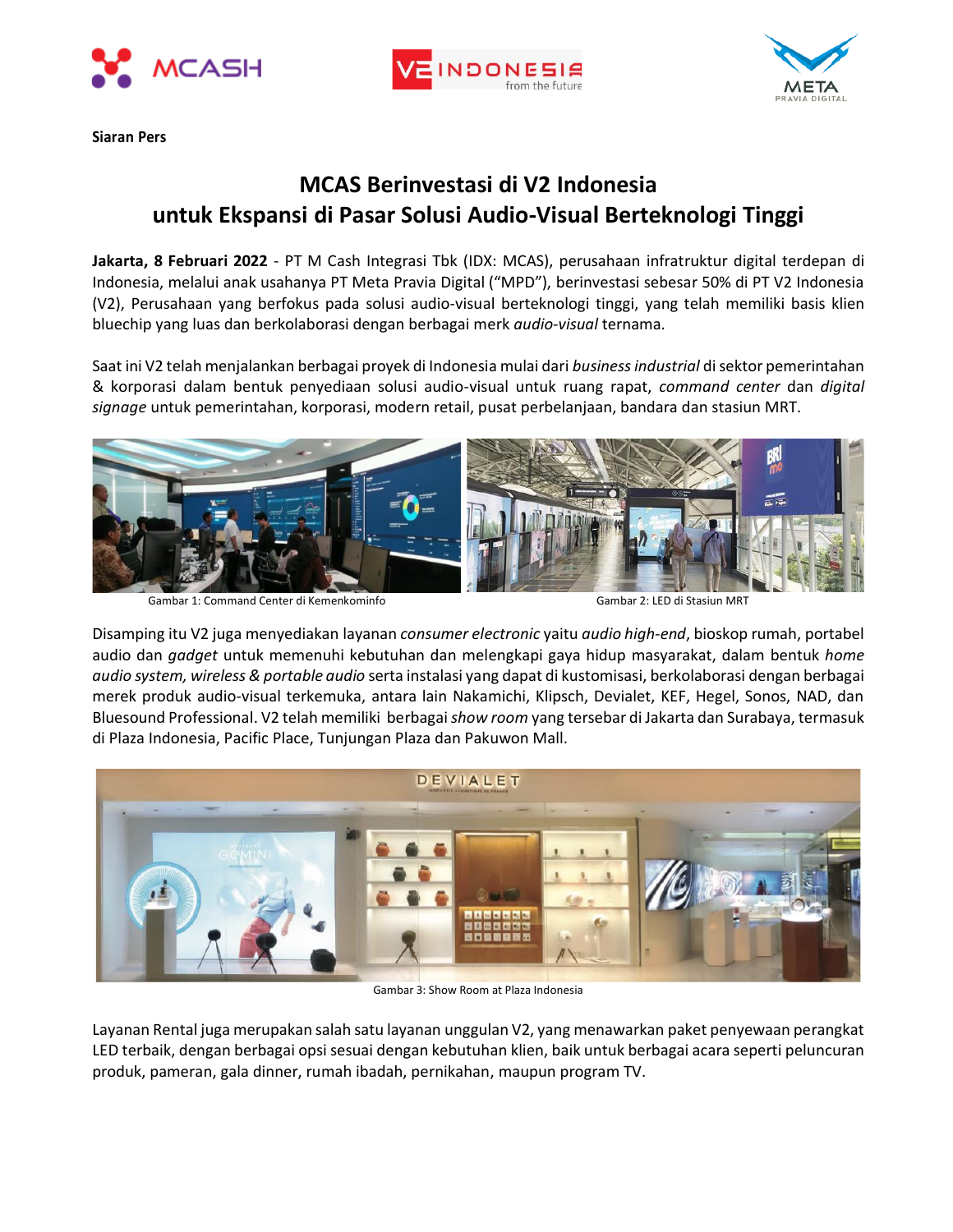







Gambar 4: Acara Peluncuran OPPO F7 Gambar 5: Sunday Worship di Baywalk Mall Pluit

V2 memiliki basis pelanggan yang luas, mulai dari pemerintahan, modern ritel hingga korporasi di berbagai sektor seperti media (CNBC, Trans TV, Kompas TV), transportasi (Bandara Soekarno-Hatta dan MRT Jakarta), otomotif (IIMS *booth* BMW, Nissan, Prestige, Wuling), keuangan (Bank Mandiri, BNI Syariah), komersial (Gandaria City Mall, Green Sedayu Mall, OPPO *Stores*), tempat ibadah (Gereja JPCC Alam Sutera), dan berbagai sektor lainnya. Didukung oleh *engineer* dan teknisi bersertifikasi guna memberikan layanan instalasi yang professional, serta support pra-penjualan dan paska-penjualan, ini menjadikan V2 sebagai penyedia solusi terintegrasi di bidang audio-visual premium terdepan di Indonesia.



Gambar 6: *Booth* Nissan di IIMS **Gambar 7:** *Booth* **BMW di IIMS** Gambar 7: *Booth* BMW di IIMS

**Jahja Suryandy,** *Managing Director* **M Cash Integrasi,** mengatakan "Kami senang dapat menjadi bagian dari Perusahaan terdepan di bidang audio-visual di Indonesia. Melalui investasi ini, kami berharap dapat mengakses pasar audio-visual di Indonesia yang terus bertumbuh dan mensinergikannya di dalam ekosistem digital kami, dalam upaya untuk terus membangun infrastruktur digital yang massive dan terdepan di Indonesia."

"Berbagai sinergi akan dilakukan dengan V2, antara lain di sektor modern ritel dengan lebih dari puluhan ribu jaringan modern ritel yang telah terkoneksi dalam group, dan juga di sektor digital content & entertainment dalam bentuk berbagai kegiatan komersial dan pemasaran, serta untuk mempersiapkan MCAS masuk perbatasan baru berikutnya yaitu *metaverse* dalam waktu dekat. Kami sangat optimis melalui berbagai keahlian V2 dalam audio visual berteknologi tinggi, MCAS dapat menghubungkan ekosistem dalam infrastruktur digitalnya di perbatasan baru ini," ungkap **Jahja.**

**Rudi Hidayat,** *Founder* **dan CEOV2 Indonesia,** berpendapat "Kami optimistis investasi yang dilakukan oleh MCAS Group melalui Meta Pravia Digital akan membawa pertumbuhan dan kemajuan bagi V2 Indonesia. Kami percaya bahwa jaringan bisnis MCAS Group yang luas dapat mempercepat pertumbuhan kami dalam waktu dekat. Berbagai kolaborasi akan dilakukan, baik dengan layanan V2 yang ada maupun berbagai inisiatif baru di masa